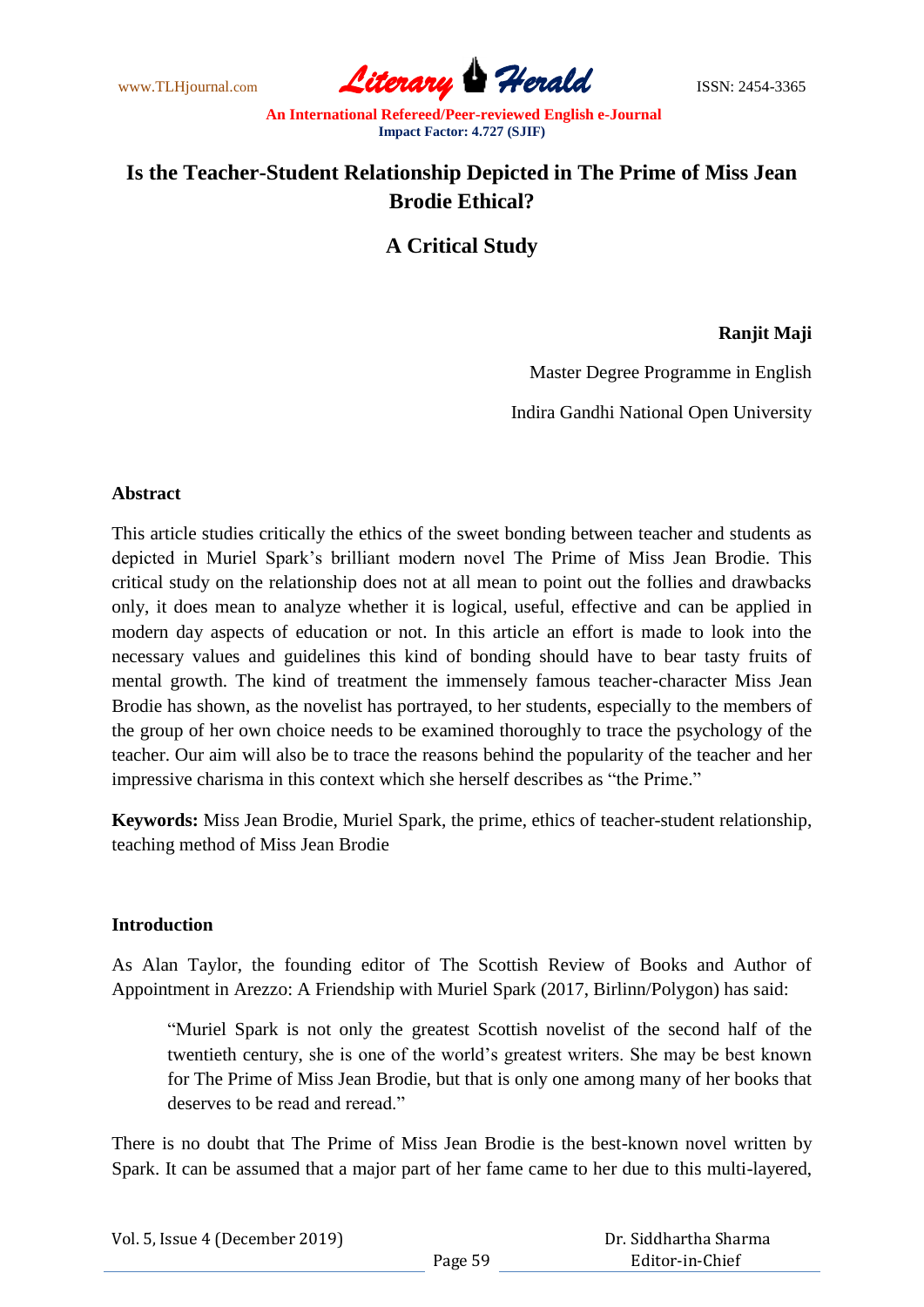www.TLHjournal.com **Literary Herald** ISSN: 2454-3365

multi-dimensional novel. And some of the modern themes presented with her master craftsmanship in this novel are- the influence of a teacher over her selected students, her control over the mental formation of her students, politics in the workplace, love, sex and of course the unique kind of treating the students what today"s topic is about. A much critical analysis will unfold the multi-dimensional attachment Miss Jean Brodie has with her gang of six students namely, Monica Douglas, Sandy Stranger, Mary Macgregor, Jenny Gray, Eunice Gardiner and Rose Stanley.

### **A Critical Analysis**

The Brodie Set is the name of the group of six students chosen by Miss Brodie when they were admitted to the fictional school of Marcia Blaine School for Girls in Edinburgh, Scotland. All of them were 10 years old and it was the year of 1930. The novel is considered to have many autobiographical elements. Miss Jean Brodie is portrayed like the author"s teacher Miss Christina Kay in Gillespie High School for Girls in Edinburgh, Scotland. Miss Jean Brodie, in the novel exclaims:

"Give me a girl at an impressionable age and she is mine for life."

And she does get it. She does exactly what she exerts proudly. Through multiple flashforwards, the novelist has been able to portray the kind Miss Jean was. Her self-confidence is to such an extent that she damn cares the rumours about her. She is an eccentric spinster and school teacher. She has made a fine art out of private judgement of characters and specializes in organizing the lives of the Brodie Set according to her own insight. She negates and scoffs at any inculcation of the team spirit which, in her eyes, contravenes individual freedom. And she treats the students freely in this way.

Brodie, determined that her students will get an education in the original sense of the Latin verb "educere", 'to lead out', gives her students lessons about everything, from academical lessons to her personal life.

The best part in her relationship with her students is that, her complete machinery of teaching and her presence as a friend-philosopher-guide over the students is inspirational to modern day teacher-student bonding. It is what we expect. This kind of bonding is all what is referred to as the perfect definition of a teacher-student relationship for achieving the goal.

As William Arthur Ward, a philosopher and writer of inspirational maxims says:

"The mediocre teacher tells, the good teacher explains, the superior teacher demonstrates, the great teacher inspires"

So, Miss Brodie falls in the group of inspirational teachers without having a doubt. There is no doubt also that she may be the best kind of a teacher the literary world has produced since

| Vol. 5, Issue 4 (December 2019) |         | Dr. Siddhartha Sharma |
|---------------------------------|---------|-----------------------|
|                                 | Page 60 | Editor-in-Chief       |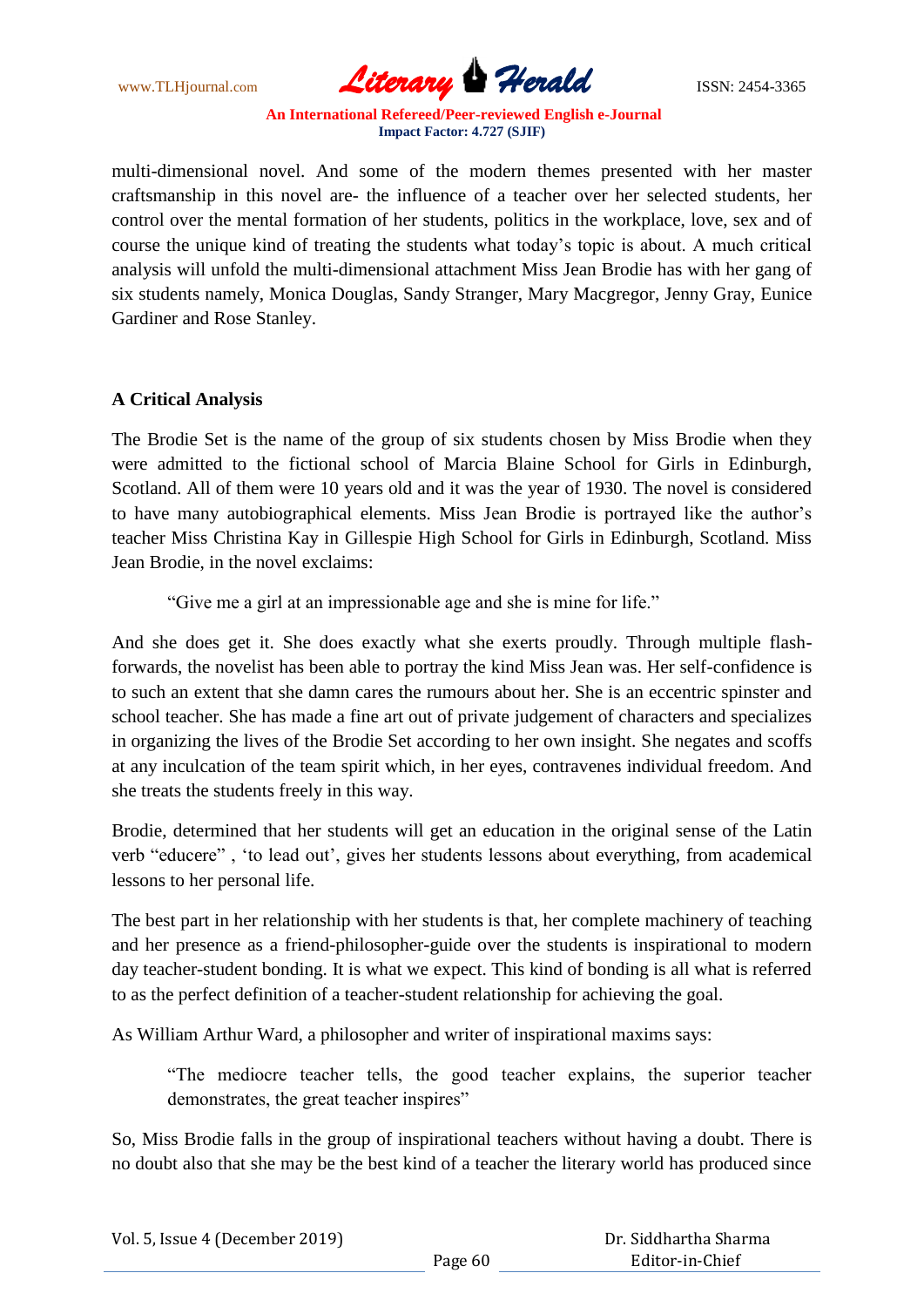www.TLHjournal.com **Literary Herald ISSN: 2454-3365** 

the second half of the twentieth century. And the relationship she builds with her students is the kind mostly sought for by educationists. Miss Brodie has the unusual tendency of portraying herself in the role of a martyr who, despite the staff"s hostility, has dedicated the best part of her life to the experimental enrichment of her students.

If we take some practical examples from the real world and look into the manners in which some of the great teachers of the world used to teach, we find this relationship a very prominent one. Anne Sullivan, the teacher of extremely impaired girl Helen Keller, also found this bonding a very necessary one for the well-being of her student. The great Indian teacher Dr. Sarvapalli Radhakrishnan also emphasized on the need to have an understanding bonding between teacher and students. So, from this aspect, our Miss Brodie has just done the same for the well-being of her students.

At the same time, an important aspect of her teaching needs to be studied well for a proper judgement. She has taken a wide area of subjects as her topic in the classroom- may be for her wishing to make her students 'crème de la crème'- the best among best. And this choice of hers has become the apple of discord. She teaches her students topics of the syllabuses and, more noticeably, beyond the syllabuses. She openly discusses about her personal experiences of love and romance with Hugh which became unfruitful. She openly discusses about sex and lust and her desires. Even she extravagantly discusses with her students about her affairs with two teachers in the school, Mr. Teddy Lloyd and Mr. Gordon Lowther. She tells her students that her affair with Mr. Teddy Lloyd did not proceed beyond a single kiss. She treats her students as adults and keeps on telling about her experiences and imaginations regarding sex and sexual pleasures. Now there is no doubt that, these are not the things coded to be discussed with the students in the classroom. Sex education, at this point of time is very important for every student at the beginning of their adulthood. But what Miss Bordie tells her students is not ethically sex education, rather it is the opposite. It grows a curiosity in them to know more about her sex life with her lovers. Under Miss Jean Brodie"s wings, Sandy and Jenny, for example, become pre-occupied with sex, talk and giggle about it, fantasize and write about it. With a multiple flash-forward story-telling, we also come to know that Sandy even starts to think herself a detective who engages herself to find out more between Miss Brodie and Mr. Lowther. It is not from any angle ethical for an ideal teacher to discuss about his or her extremely personal feelings of love, lust and sexual pleasures with students. From this aspect, Miss Jean Brodie lags behind to be tagged as an ideal teacher. And, of course, this kind of teaching cannot be judged as effective in modern day education system.

Miss Jean Brodie has chosen only six students from all the students in the classroom to make a group- "the Brodie Set" to give her lessons. This kind of partiality in the classroom is not scientific at all for imparting education in the classroom. Actually, this kind of mentality of a teacher creates negative impact on the minds of the remaining students. The modern methodical way of teaching makes all the students in the classroom feel themselves equal and important. There should not be any discrimination in the classroom on the basis of anything.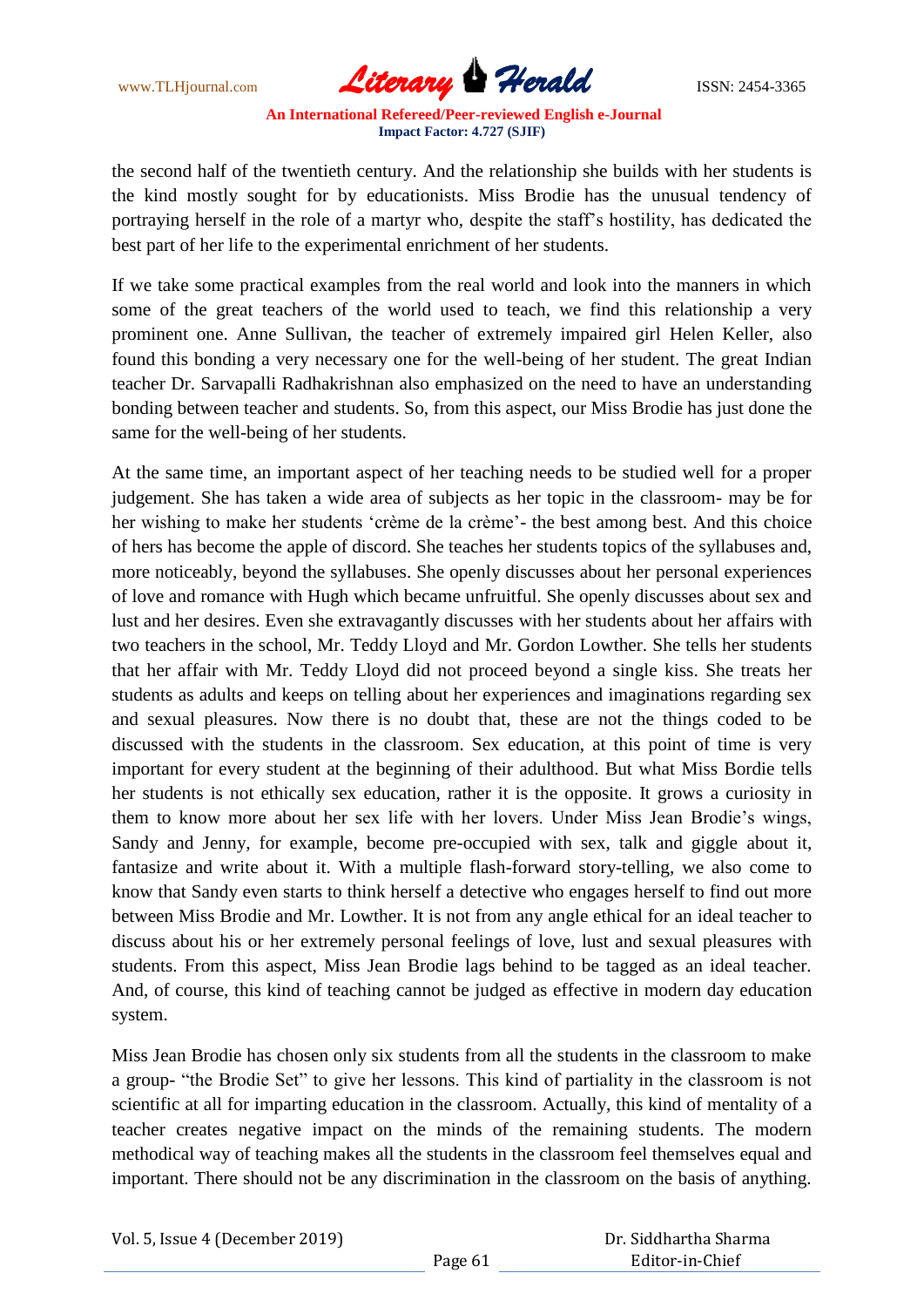www.TLHjournal.com **Literary Herald ISSN: 2454-3365** 

So, this is a clear refusal to one of the ethics of a good teacher-student relationship. It should not be applied at any cost in modern day education system.

Miss Brodie grooms her set of students in her own special way, which is radically different from the orthodox formal education imparted in the classroom. The central thematic concern, around which the action takes place, has to do with the identification of fraud and humbug that Miss Brodie exercises. The readers are lured into the world of Marcia Blaine School which has only one teacher, Miss Brodie, standing apart from the rest of the staffs.

Another aspect of Brodie"s effort of building a strong bond with her group of students and directing their thought-process is her one-sided share of thoughts about fascism with them. She herself was an admirer of fascism and she wishes the same from her students. Thus she discusses about Mussolini and describes him as her icon. This one-sided and extremely political thought-sharing with tender minds cannot be treated as ethical at all. It actually imparts negative impression on the little mind of students, to whom the words of their teachers are like universal truths. And the quick result can also be traced in the novel itself in the case of Emily Joyce, who gets impressed by the thoughts of Brodie and leaves school to join General Franco in the Spanish Civil War, and ultimately gets killed in the train accident. In this point of view, Miss Brodie"s way of controlling the tender minds of her students is not unique; rather it needs a serious reformation.

Miss Jean Brodie, in her way of imparting education, notices her impact and control over her students; what she does is not ethical teaching, rather it can be termed as trying to control the thoughts of her pupil according to her own way of viewing this world. Her unique style of communication is very attractive that makes the students cheerful at times. Her gracious presence over their lives motivates them to some extent. But her teaching is entirely teachercentered, an old version of teaching method. Today, all over the world, schools follow student-centered teaching process where the role of a teacher is just like a facilitator. The teacher remains "passive" in the classroom. Student-centered learning puts students" interest first, acknowledging students" voice as central to the learning experiences. This is in contrast to traditional education, which places the teacher as primarily "active", as we find Miss Jean Brodie in this novel. According to Lev Vygotsky's theory of the "Zone of Proximal" Development(ZPD), students typically learn vicariously through one another. Vygotsky says:

"Learning which is oriented toward developmental levels that have already been reached is ineffective from the viewpoint of the child"s overall development. It does not aim for a new stage of the developmental process but rather lags behind this process."

So, what Miss Jean Brodie does in the classroom to attract the little minds, is not up-to-date and lacks modern technique of teaching. Actually, she deliberately tries to penetrate her thoughts into the minds of her students to make her impression last forever in them.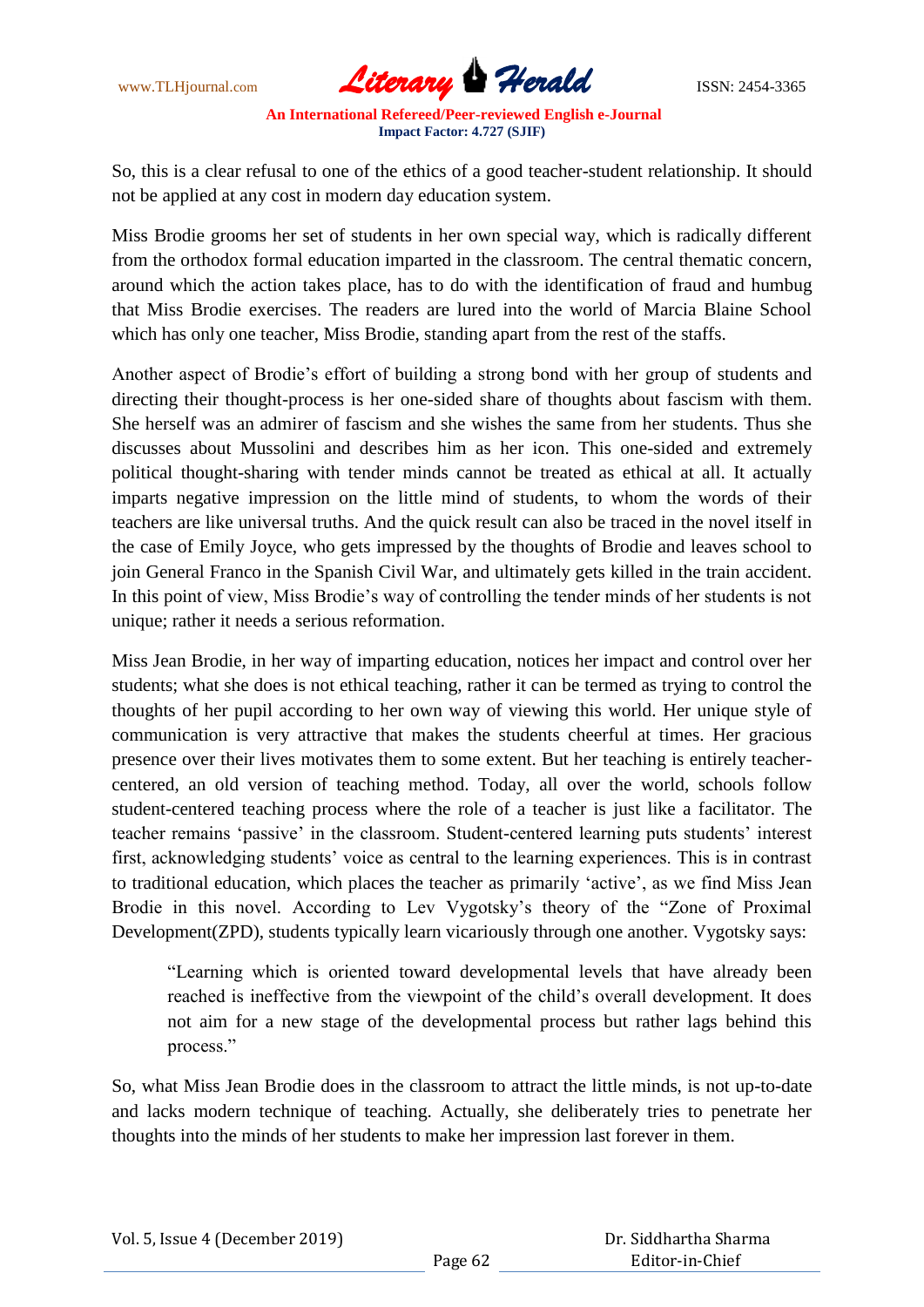www.TLHjournal.com **Literary Herald** ISSN: 2454-3365

Out of all her protégés, it is Sandy who is able to perceive hidden aspects of Miss Jean Brodie's personality. She decides that she will not always fall in the line with Miss Brodie's future plans regarding the girls. She begins to see Brodie in a negative light, as a being who equates herself with God and Providence and views herself as a deity that presides over the lives of others. She sees in Miss Brodie"s revolutionary methods of unconventional teaching and her ideology a deliberate attempt to legitimize the immoral and fraudulent. Determined to put a stop to this, ultimately we notice that Sandy actually betrays her. Though she betrays her, at the end of the novel we find her to put Miss Jean Brodie at the first place of all the idealistic impressions she had in her life. So, this is what keeps the novel alive and makes it evergreen. Brodie"s impression on her students is rooted to such an extent that, even the one who betrays her, admits to have the greatest impact of Miss Jean Brodie over her.

### **Conclusion**

Though the relation between teacher and student as depicted in the novel The Prime of Miss Jean Brodie, after this simple analysis, cannot be termed as ethical, it can be termed as inspirational with some drawbacks. Not all the aspects of this bonding should be followed in modern way of teaching, but there are multiple bits of diamond in a piece of coal. All students naturally take their teacher as their idol, and try to mould their lives in the path mentioned by him or her. In this case Miss Jean Brodie should not be taken as a path-leading teacher who does everything for the improvement and well-being of her pupils.

So, the teacher-student relationship as portrayed in the novel is not the one which is to be followed or implemented in present day scenario where child-centered teaching, T.L.M or model-based teaching have become scientific and fruitful method of teaching.

In contrast, the senior science teacher Miss Lockhart seems to be the novel"s model educator, a priest in relation to her discipline who does not regard the girls in her class personalities, but rather more appropriately as students.

## **Works Cited**

- 1. Spark, Muriel, The Prime of Miss Jean Brodie, Penguin UK, 2000
- 2. A Study Guide for Muriel Spark"s The Prime of Miss Jean Brodie, Creative Media Partners in partnership with Gale, Congage Learning, 2017. ISBN-13: 978- 1375393010
- 3. Ansari, Dr. Amina, Muriel Spark: The Prime of Miss Jean Brodie, IGNOU Press, New Delhi, 2018, p.21-32. ISBN: 81-7605-269-8
- 4. Teaks, Rosalind, An Analysis of Teacher/Student Relationship in The Prime of Miss Jean Brodie, 2019